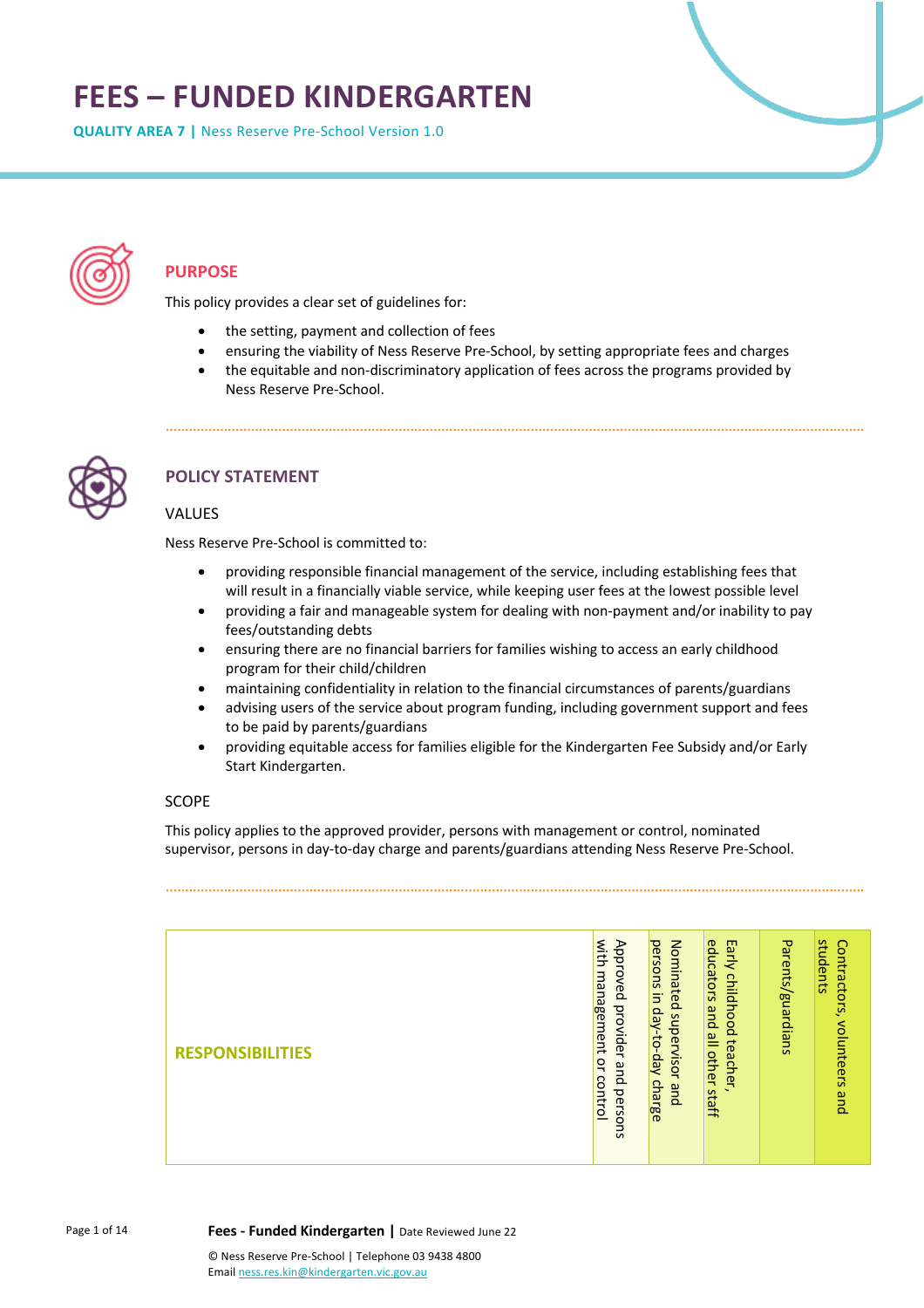| Reviewing the current budget to determine fee income<br>requirements                                                                                                                                                     | $\sqrt{ }$ | $\sqrt{}$ |           |  |
|--------------------------------------------------------------------------------------------------------------------------------------------------------------------------------------------------------------------------|------------|-----------|-----------|--|
| Developing a fee policy that balances the parent's/guardian's<br>capacity to pay, with providing a high-quality program and<br>maintaining service viability                                                             | $\sqrt{}$  | $\sqrt{}$ |           |  |
| Implementing and reviewing this policy in consultation with<br>parents/guardians, the nominated supervisor and staff, and in<br>line with the requirements of DET's The Kindergarten Funding<br>Guide (refer to Sources) | $\sqrt{ }$ | $\sqrt{}$ |           |  |
| Considering any issues regarding fees that may be a barrier to<br>families enrolling at Ness Reserve Pre-School and removing<br>those barriers wherever possible                                                         | $\sqrt{ }$ | $\sqrt{}$ |           |  |
| Reviewing the effectiveness of the procedures for late payment<br>and support offered                                                                                                                                    | $\sqrt{}$  | $\sqrt{}$ |           |  |
| Considering options for payment when affordability is an issue<br>for families                                                                                                                                           | $\sqrt{}$  | $\sqrt{}$ |           |  |
| Clearly communicating this policy and payment options to<br>families in a culturally-sensitive way, and in the family's first<br>language where possible                                                                 | $\sqrt{ }$ | $\sqrt{}$ |           |  |
| Ensuring that the Fees Policy is readily accessible at the service<br>(Regulation 171)                                                                                                                                   | $\sqrt{}$  | $\sqrt{}$ |           |  |
| Providing all parents/guardians with fee information (refer to<br>Attachment 1)                                                                                                                                          | $\sqrt{}$  | $\sqrt{}$ |           |  |
| Providing all parents/guardians with a statement of fees and<br>charges (refer to samples in Attachments 2 and 3) upon<br>enrolment of their child                                                                       | √          | $\sqrt{}$ |           |  |
| Providing all parents/guardians with a fee payment agreement<br>(refer to samples in Attachments 4 and 5)                                                                                                                | √          | $\sqrt{}$ |           |  |
| Ensuring fees are collected and receipted                                                                                                                                                                                | $\sqrt{ }$ | $\sqrt{}$ |           |  |
| Collecting all relevant information and maintaining relevant<br>documentation regarding those with entitlement to concessions<br>(refer to Definitions)                                                                  | $\sqrt{ }$ | $\sqrt{}$ | $\sqrt{}$ |  |
| Complying with the service's Privacy and Confidentiality Policy<br>regarding financial and other information received, including in<br>relation to the payment/non-payment of fees                                       | $\sqrt{}$  | $\sqrt{}$ |           |  |
| Notifying parents/guardians a minimum of 14 days of any<br>proposed changes to the fees charged or the way in which the<br>fees are collected (Regulation 172(2)), and ideally providing one<br>term's notice.           | $\sqrt{}$  | V         |           |  |
| Addressing any complaints or concerns that have been raised<br>regarding fees at the service in a timely manner                                                                                                          | $\sqrt{}$  | $\sqrt{}$ |           |  |

Page 2 of 14 **Fees - Funded Kindergarten |** Date Reviewed June 22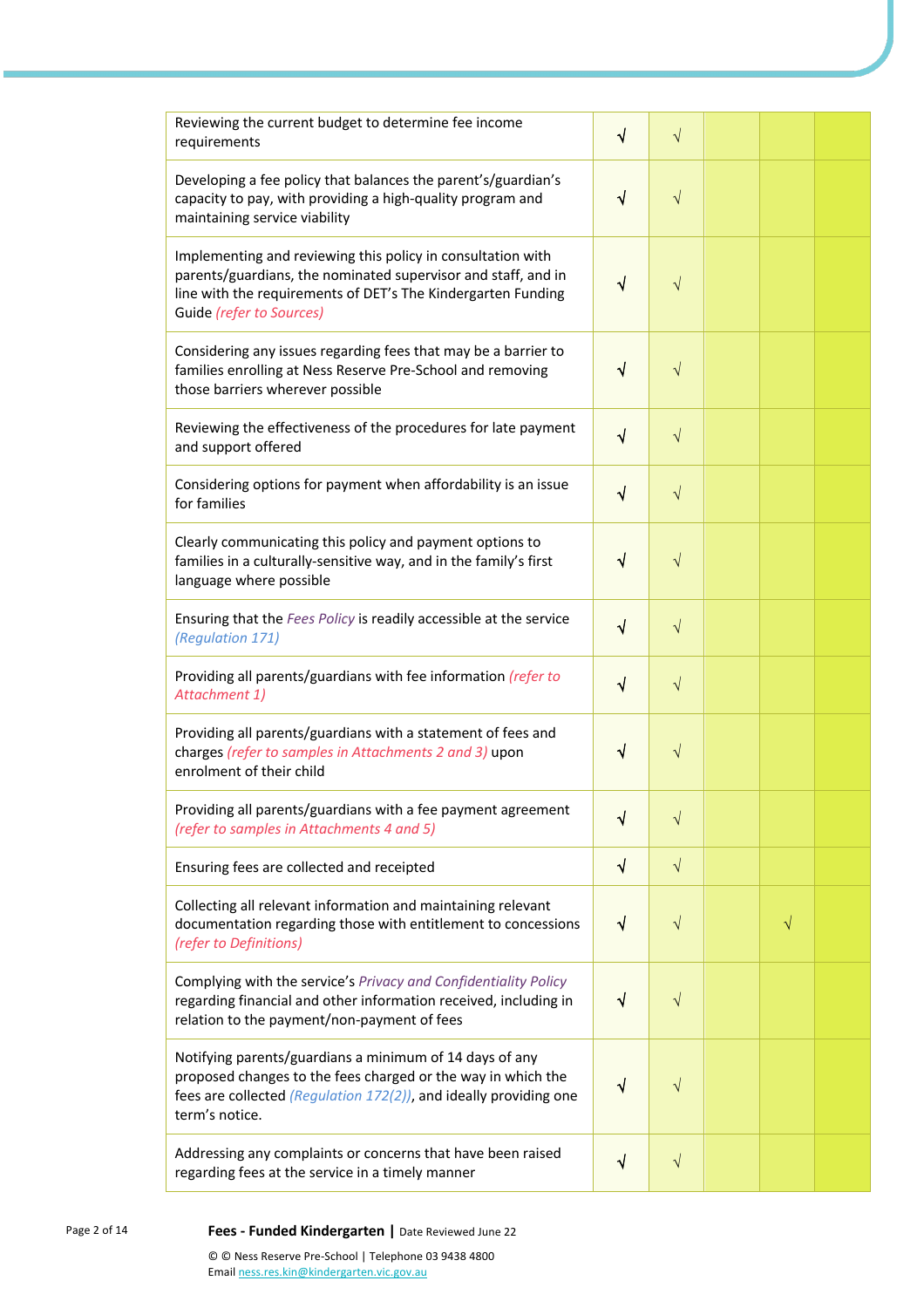| Reading the Ness Reserve Pre-School Fee information for<br>families (refer to Attachment 1), the Fee Payment Agreement<br>(refer to Attachments 4 and 5) and the Statement of Fees and<br>Charges (refer to Attachments 2 and 3) |  |  |  | N |  |  |  |
|----------------------------------------------------------------------------------------------------------------------------------------------------------------------------------------------------------------------------------|--|--|--|---|--|--|--|
| Signing and complying with the Fee Payment Agreement <i>(refer</i> )<br>to Attachments 4 and 5)                                                                                                                                  |  |  |  |   |  |  |  |
| Notifying the approved provider if experiencing difficulties with<br>the payment of fees                                                                                                                                         |  |  |  |   |  |  |  |
| Providing the required documentation to enable the service to<br>claim the Kindergarten Fee Subsidy and/or Early Start<br>Kindergarten, if eligible (refer to Attachment 1).                                                     |  |  |  |   |  |  |  |
| BOLD tick $\sqrt{}$ indicates legislation requirement                                                                                                                                                                            |  |  |  |   |  |  |  |

# **BACKGROUND AND LEGISLATION**

BACKGROUND

The Department of Education and Training (DET) *(refer to Definitions)* provides funding for each child who is enrolled and attending a funded kindergarten program two years before school. Income from other sources, primarily fees, is required to meet all the additional costs incurred by the service in the delivery of the children's program. In addition, the Kindergarten Fee Subsidy *(refer to Definitions)* enables eligible children to attend a funded kindergarten program free of charge two years before school.

### DET also funds Early Start Kindergarten for three-year-old Aboriginal and Torres Strait Islander children, children from refugee or asylum seeker background and children known to Child Protection, to access kindergarten programs as outlined in The Kindergarten Funding Guide *(refer to Sources)*.

*Regulation 168(2) (n) of Education and Care Services National Regulations 2011* requires that funded kindergarten services have a comprehensive written fees policy, and the content of this policy must be communicated to families. The policy must include a written statement about the fees to be charged and the payment process. All families must be informed of applicable term and annual fees at the time of enrolment. Services must also advise eligible families of the Kindergarten Fee Subsidy *(refer to Definitions)* and/or or Early Start Kindergarten *(refer to Definitions)* arrangements. The fees charged must comply with the Kindergarten Fee Subsidy requirements *(refer to Definitions)* and/or or Early Start Kindergarten *(refer to Definitions)* and be responsive to the local community and the viability of the service. The Kindergarten Funding Guide *(refer to Sources)* outlines the criteria to be covered in the policy.

# LEGISLATION AND STANDARDS

Relevant legislation and standards include but are not limited to:

- Charter of Human Rights and Responsibilities 2006 (Vic)
- Child Wellbeing and Safety Act 2005 (Vic)
- Disability Discrimination Act 1992 (Cth)
- Education and Care Services National Law Act 2010
- Education and Care Services National Regulations 2011: Regulation 168(2)(n)
- Equal Opportunity Act 1995 (Vic)

Page 3 of 14 **Fees - Funded Kindergarten |** Date Reviewed June 22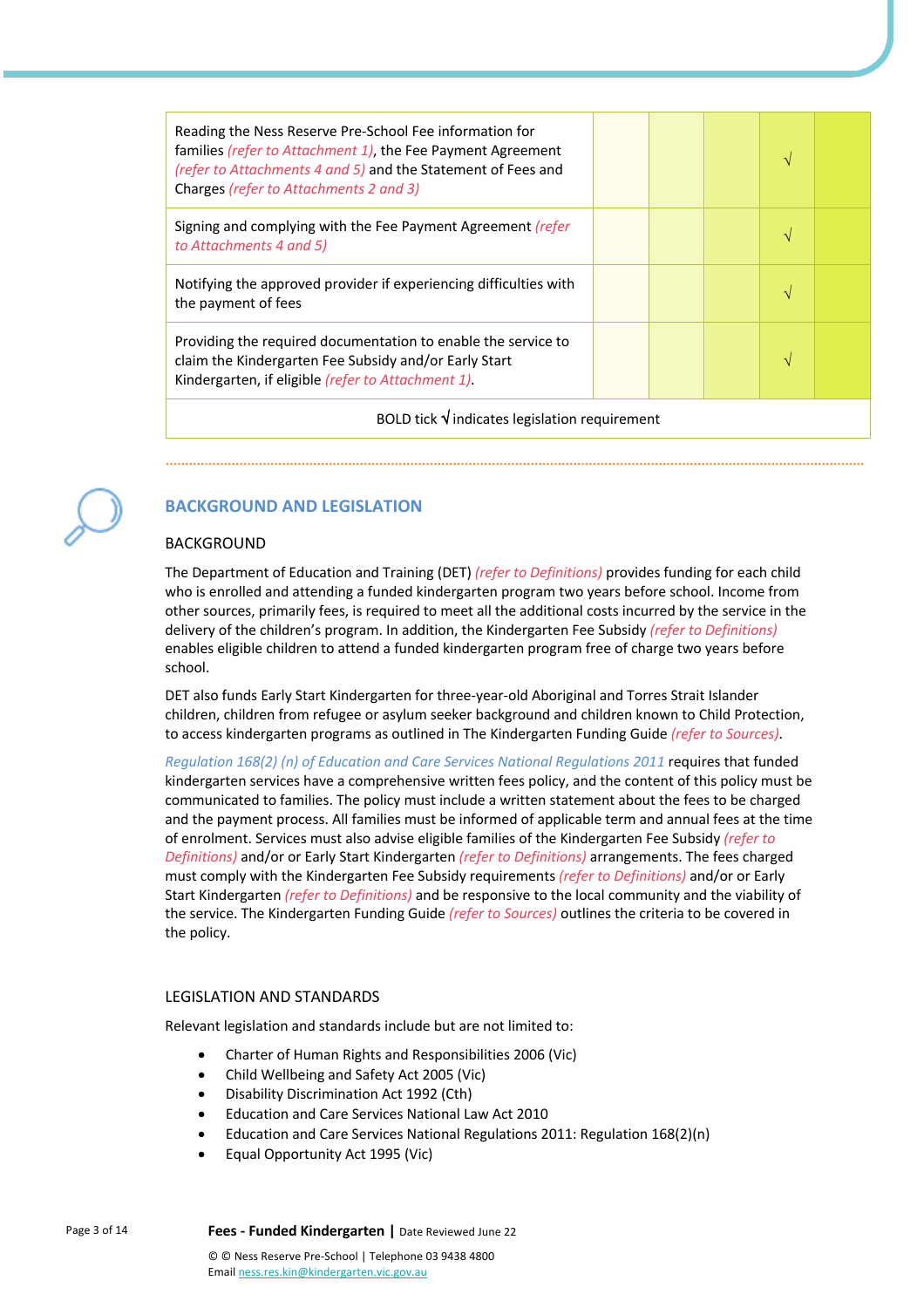• National Quality Standard, including Quality Area 7: Governance and Leadership

The most current amendments to listed legislation can be found at:

- Victorian Legislation Victorian Law Today: www.legislation.vic.gov.au
- Commonwealth Legislation Federal Register of Legislation: www.legislation.gov.au



# **DEFINITIONS**

The terms defined in this section relate specifically to this policy. For regularly used terms e.g. Approved provider, Nominated supervisor, Notifiable complaints, Serious incidents, Duty of care, etc. refer to the Definitions file of the PolicyWorks catalogue.

**Children/families experiencing vulnerability and/or disadvantage (in relation to this policy):** children are vulnerable if the capacity of parents and family to effectively care, protect and provide for their long-term development and wellbeing is limited. Some factors which may contribute to a child experiencing vulnerability include: a child with a disability; living in a family with a low income, or one which is experiencing problems with housing, domestic violence, substance abuse, or mental health; known to child protection; in statutory out-of-home care; Aboriginal and/or Torre Strait Islander, having a culturally and linguistically diverse background; having a young or sole parent, or a parent with a disability (adapted from the Kindergarten Funding Guide)

**Concession:** A Commonwealth Government entitlement providing concessions for low-income earners and other eligible people. This includes one of the following:

- a Commonwealth Health Care Card
- a Commonwealth Pensioner Concession Card
- a Department of Veterans Affairs Gold Card or White Card
- Refugee or Asylum Seeker visa (200-204, 786 or 866)
- Bridging visas for any of the above Refugee or Asylum Seeker visas
- Multiple Births (triplets of more)

**Early Start Kindergarten (ESK):** Early Start Kindergarten provides eligible children with 15 hours of free or low-cost kindergarten each week led by a qualified Victorian Institute of Teaching (VIT) registered teacher. ESK is available to children who are at least three years old by 30 April in the year they are enrolled to attend the program and are:

- from a refugee or asylum seeker background, or
- Aboriginal and/or Torres Strait Islander, or
- known to child protection.

These children can also access free year-before-school kindergarten through the ESK Extension Grant regardless of whether they have accessed ESK in the previous year.

**Early Start Kindergarten extension grants:** provides a free or low cost year-before-school kindergarten program for children:

- o not eligible for the Kindergarten Fee Subsidy
- o who participated in Access to Early Learning in the previous year or are from a refugee or asylum seeker background, or Aboriginal and/or Torres Strait Islander, or known to child protection. A child is not required to access ESK in the previous year to access the ESK extension grant.

**High priority families:** as defined in the Kindergarten Guide this includes**:**

- Children at risk of abuse or neglect, including children in Out-of-Home Care
- Aboriginal and/or Torres Strait Islander children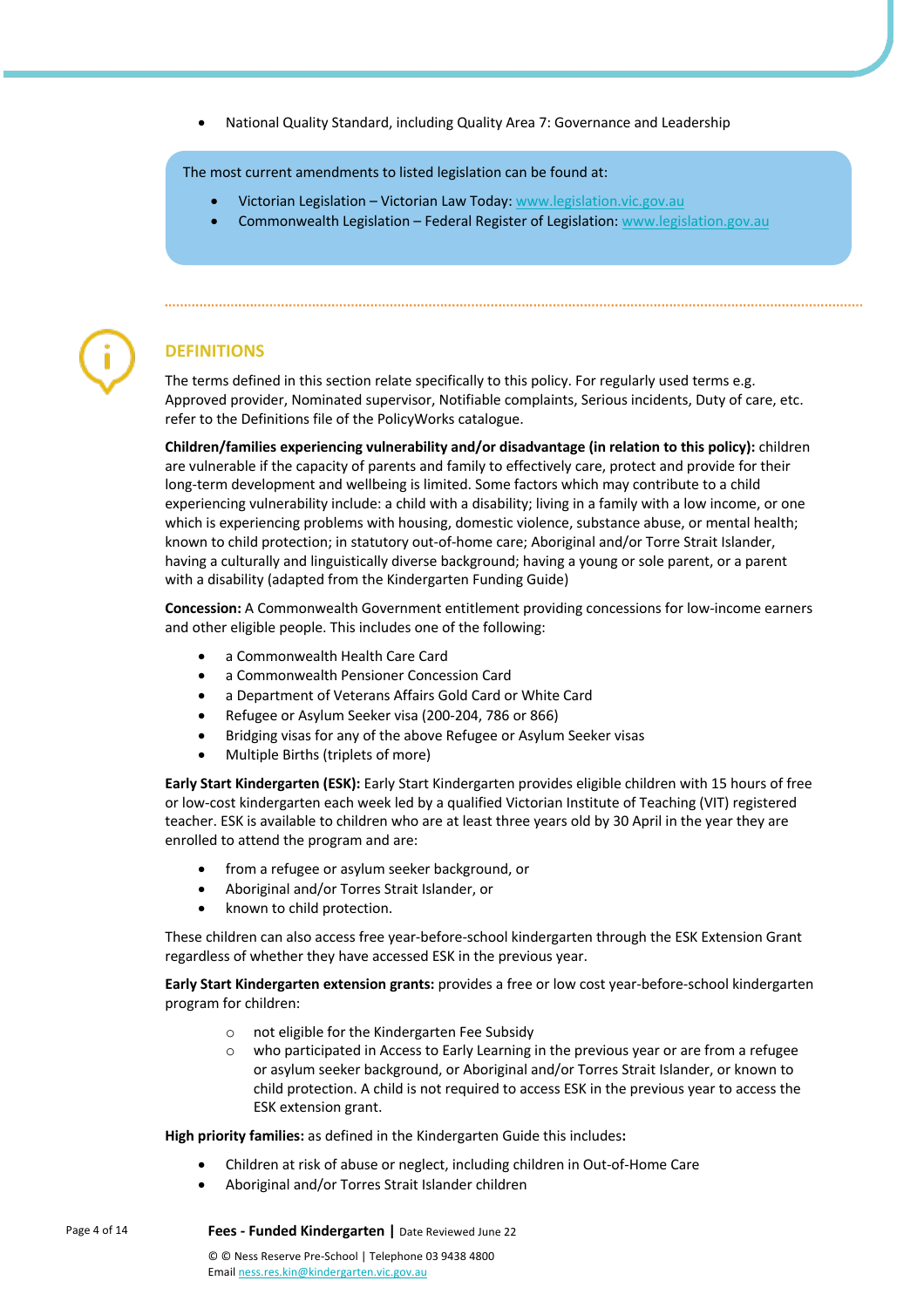- Asylum seeker and refugee children
- Children eligible for the Kindergarten Fee Subsidy
	- A child or parent holds a Commonwealth Health Care Card, Pensioner Concession Card, Veteran's Affairs Card, or multiple birth children (triplets, quadruplets)
- Children with additional needs, defined as children who:
	- o require additional assistance in order to fully participate in the kindergarten program
	- $\circ$  require a combination of services which are individually planned
	- o have an identified specific disability or developmental delay

**Kindergarten Registration fee:** A payment to cover administrative costs associated with the processing of a child's enrolment application for a place in a program at the service, if applicable. High priority families *(refer to Definitions)* **should not be charged** any fees or levies, unless it is for outside the funded hours

**Excursion/service event charge:** An additional charge required to meet the cost of special events or excursions that occur in response to emerging children's program needs. Events that are planned ahead and are included as an expenditure item in the service's budget do not incur this additional charge (refer to Excursions and Service Events Policy).

**Fees:** A charge for a place within a program at the service.

**Kindergarten fee deposit:** A charge to secure a place that has been offered in a program at the service. This is deducted from term fees. This deposit should not act as a barrier for enrolment of vulnerable families

**Kindergarten Fee Subsidy (KFS):** A state government subsidy paid in addition to per capita grants to subsidise the costs of parent fees and enable eligible children to attend a funded kindergarten for 15 hours free of charge (The Kindergarten Funding Guide *(refer to Sources)*)

**Late collection charge:** A charge that may be imposed by the approved provider when parents/guardians are late to collect their child/children from the program *(refer to Attachment 1)*

**Wrap around care:** care that is provided by a kindergarten service to kindergarten children outside of the 15 hours per week program.



# **SOURCES AND RELATED POLICIES**

#### **SOURCES**

- The Kindergarten Funding Guide (Department of Education and Training): www.education.vic.gov.au
- The constitution of Ness Reserve Pre-School

#### RELATED POLICIES

- Complaints and Grievances
- Delivery and Collection of Children
- Enrolment and Orientation
- Excursions and Service Events
- Inclusion and Equity
- Privacy and Confidentiality

Page 5 of 14 **Fees - Funded Kindergarten |** Date Reviewed June 22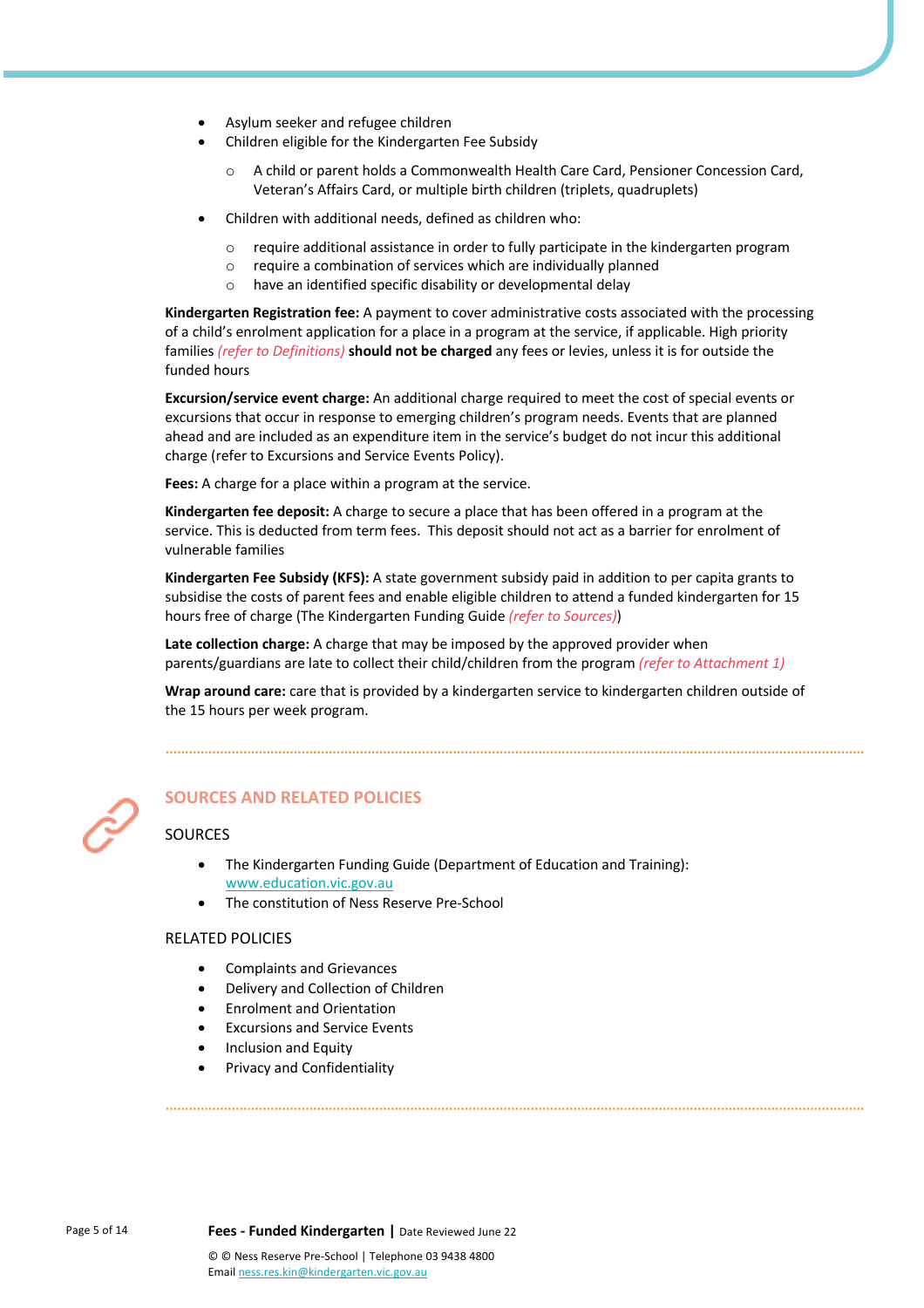#### **EVALUATION**



In order to assess whether the values and purposes of the policy have been achieved, the approved provider will:

- regularly seek feedback from everyone affected by the policy regarding its effectiveness, particularly in relation to affordability, flexibility of payment options and procedures for the collection of fees
- monitor the implementation, compliance, complaints and incidents in relation to this policy
- investigating what measures can be taken to reduce any barriers to access the program, especially for vulnerable and disadvantaged children
- monitor the number of families/children excluded from the service because of their inability to pay fees
- keep the policy up to date with current legislation, research, policy and best practice
- revise the policy and procedures as part of the service's policy review cycle, or as required
- notifying all stakeholders affected by this policy at least 14 days before making any significant changes to this policy or its procedures, unless a lesser period is necessary due to risk *(Regulation 172 (2))*



### **ATTACHMENTS**

- Attachment 1: Fee information for families
- Attachment 2: Statement of Fees and Charges 3-year-old kindergarten program
- Attachment 3: Statement of Fees and Charges 4-year-old kindergarten program
- Attachment 4: Fee Agreement 3-year-old kindergarten program
- Attachment 5: Fee Agreement 4-year-old kindergarten program

#### **AUTHORISATION**

This policy was adopted by the approved provider of Ness Reserve Pre-School on 19/10/2021

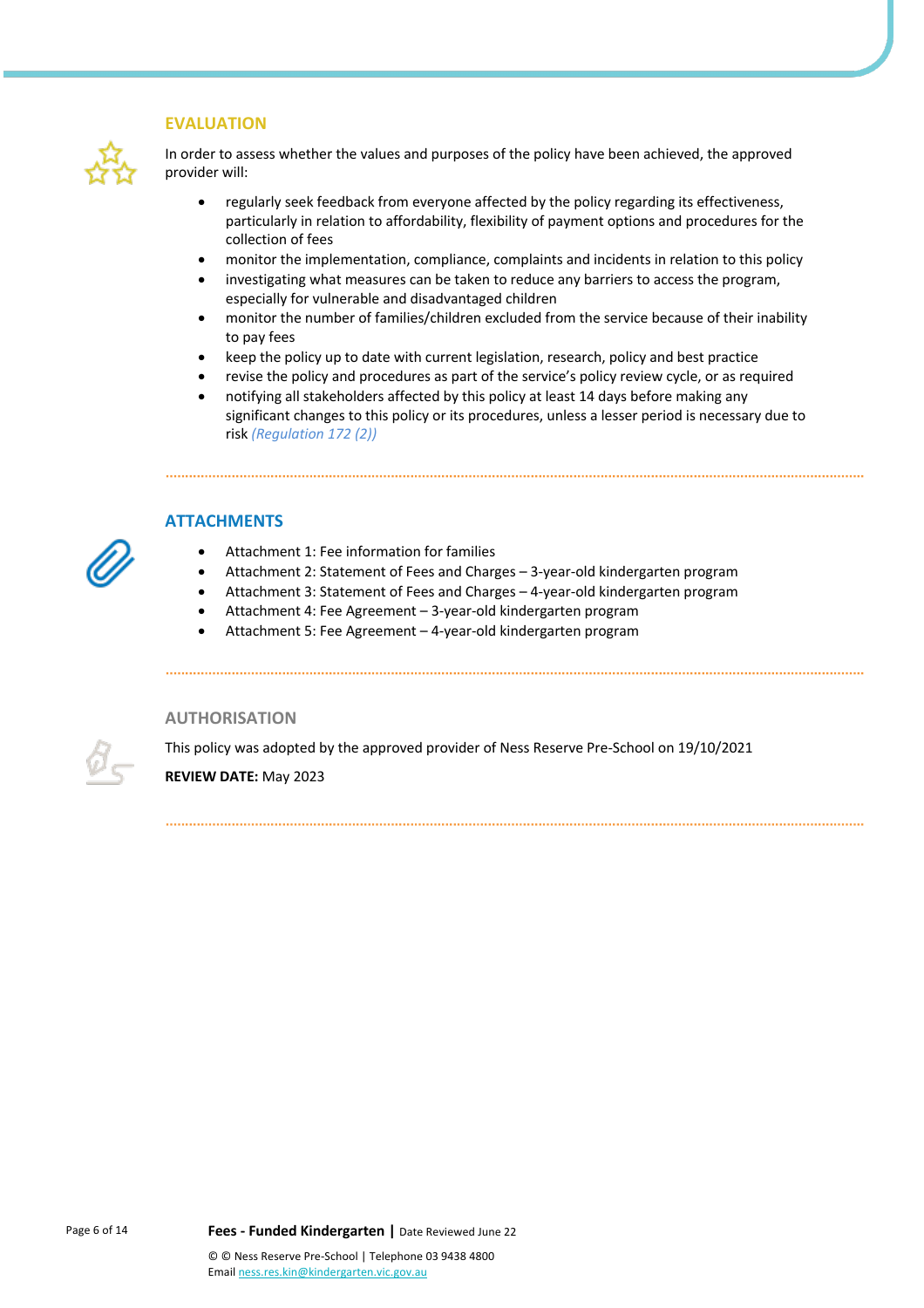# **ATTACHMENT 1. FEE INFORMATION FOR FAMILIES**

Ness Reserve Pre-School 2022

#### 1. General information

The Department of Education and Training (DET) *(refer to Definitions)* provides funding for each child enrolled and attending kindergarten in the two years before school as a contribution toward the costs of providing the program. Services meet the balance of costs through charging fees and fundraising activities.

DET provides a Kindergarten Fee Subsidy (see below) that enables children from eligible families to attend a kindergarten program free of charge in the two years before school.

DET also provides Early Start Kindergarten funding to assist eligible three-year-old Aboriginal and Torres Strait Islander children, from a refugee or asylum seeker background or children known to Child Protection, to access kindergarten programs.

Ness Reserve Pre-School provides a range of support options to parents/guardians experiencing difficulty with payment of fees (see below).

| <b>Operation hours</b>  | <b>Dates</b>                                          | <b>Session Days and Times</b>                                                                                | <b>Session Days and Times</b>                      |  |  |
|-------------------------|-------------------------------------------------------|--------------------------------------------------------------------------------------------------------------|----------------------------------------------------|--|--|
|                         |                                                       | <b>4YO Platypus Group</b>                                                                                    | 3YO Kookaburra Group                               |  |  |
| Term 1                  | $31/1/2022 - 8/4/2022$                                | Mon $8.30$ am $-1.30$ pm<br>Tues 11.30am - 4.30pm<br>Wed $8.30$ am $-1.30$ pm<br>Thurs $8.30$ am $-1.30$ pm  | Tues 8.00am - 11.00am<br>Fri $8.30$ am $-1.30$ pm  |  |  |
| Term <sub>2</sub>       | $26/4/2022 - 24/6/2022$                               | Mon $8.30$ am $-1.30$ pm<br>Tues 11.30am - 4.30pm<br>Wed $8.30$ am $-1.30$ pm<br>Thurs $8.30$ am $-1.30$ pm  | Tues 8.00am - 11.00am<br>Fri 8.30am - 1.30pm       |  |  |
| Term <sub>3</sub>       | 11/07/2022 - 16/09/2022                               | Mon $8.30$ am $- 1.30$ pm<br>Tues 11.30am - 4.30pm<br>Wed $8.30$ am $-1.30$ pm<br>Thurs $8.30$ am $-1.30$ pm | Tues 8.00am - 11.00am<br>Fri $8.30$ am $- 1.30$ pm |  |  |
| Term 4                  | $3/10/2022 - 20/12/2022$                              | Mon $8.30$ am $- 1.30$ pm<br>Tues 11.30am - 4.30pm<br>Wed $8.30$ am $-1.30$ pm<br>Thurs $8.30$ am $-1.30$ pm | Tues 8.00am - 11.00am<br>Fri $8.30$ am $- 1.30$ pm |  |  |
| <b>Planned Closures</b> | All public holidays (plus the Monday of Cup Weekend)  |                                                                                                              |                                                    |  |  |
|                         |                                                       | A day for staff to attend the DEKTEA conference (date to be confirmed)                                       |                                                    |  |  |
|                         | The last two sessions of the kindergarten year        |                                                                                                              |                                                    |  |  |
| <b>Additional Hours</b> | Evening events to celebrate Mother's and Father's Day |                                                                                                              |                                                    |  |  |

#### 2. How fees are set

As part of the budget development process, the Committee of Management sets fees each year for the programs of the service, taking into consideration:

- o the financial viability of the service
- $\circ$  the level of government funding provided for the program, including the Kindergarten Fee Subsidy and Early Start Kindergarten
- o the availability of other income sources, such as grants
- o the fees charged by similar services in the area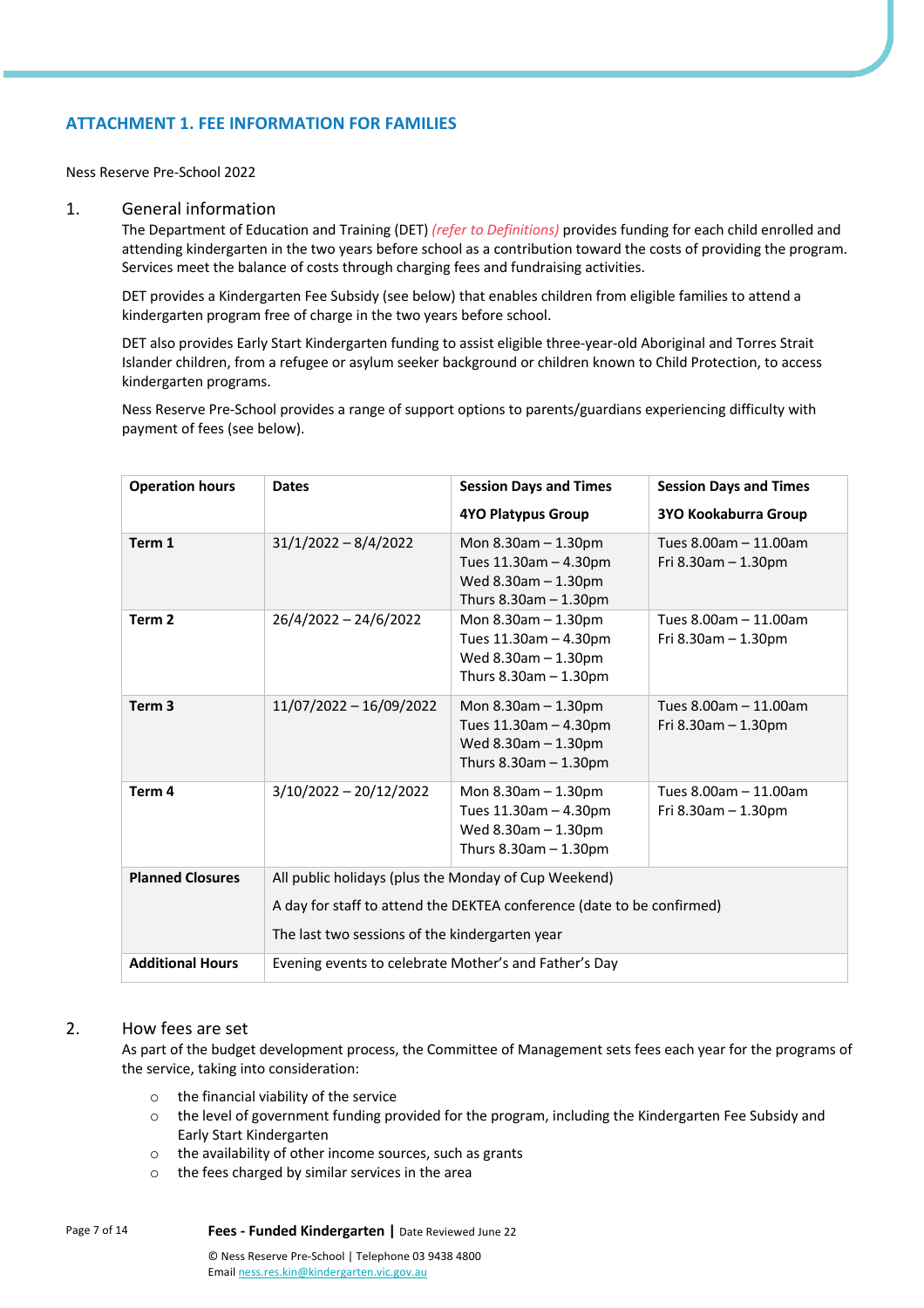- o the capacity of parents/guardians to pay fees
- o reasonable expenditure in meeting agreed program quality and standards
- o requirements of The Kindergarten Funding Guide (Department of Education and Training) available from the DET website: www.education.vic.gov.au

Once fees are set for the year, they will only be reviewed in extraordinary circumstances, for example, if enrolments drop and the service is at risk of not being able to meet its expenses.

# 3. Other charges

Other charges levied by Ness Reserve Pre-School are included on the Statement of Fees and Charges. These include:

**Kindergarten fee deposit:** This payment secures a child's place at the service and is payable on acceptance of enrolment. The deposit is retained as part payment on term fees. **Children/families experiencing vulnerability and/or disadvantage** *(refer to Definitions)* **and families eligible for the Kindergarten Fee Subsidy (see below) are not required to pay the deposit**. Families experiencing hardship should discuss any difficulties with the service.

- o **Excursion/service event charge:** At times throughout the year an additional excursion(s) or event(s) may be arranged where it is considered relevant to the service's program and the children's interests. At this time any additional costs to families are taken into consideration before a decision is made *(refer to Excursions and Service Events Policy).*
- o **Additional hours fees:** Ness Reserve Pre-School offers families enrolled in our three year old kindergarten program 3hours above the set 5 hours per week (200 hours per year). The additional hours fee is determined by the hourly program rate based on the scheduled 2022 fee (including the costs of regular incursions and excursions).
- o **Extended care fees**: Ness Reserve Pre-School offers extended care outside of the 15 hours per week (600 hours per year) sessional kindergarten program for children enrolled in our four year old kindergarten program. This fee is applicable to all families that require care before and after the kindergarten session.
- o **Non-refundable levy**: This levy is retained by the service and is included in the total fees charged by the service.
- o **Late collection charge**: The Committee of Management reserves the right to implement a late collection charge when parents/guardians are frequently late in collecting a child from the service. This charge will be set at a level determined by the Committee of Management

# 4. Statement of fees and charges

A statement of fees and charges for three-year-old kindergarten and/or four-year-old will be provided to families on enrolment *(refer to Attachment 2 and 3)*.

# 5. Fundraising

Not all service costs are covered by DET per capita funding and the fees charged. Fundraising is undertaken to meet the balance and/or pay for additional items for the service. While participation in fundraising is voluntary, the support of every family is encouraged. Fundraising activities are also an opportunity for families and communities to come together.

# 6. Subsidies

# 6.1 Kindergarten Fee Subsidy

The Kindergarten Fee Subsidy is provided by DET and enables eligible children to attend 15 hours of kindergarten free of charge. Eligibility conditions may change from time-to-time and must be checked in the most recent edition of the Kindergarten Funding Guide *(refer to Sources)*.

Your child is eligible for the kindergarten fee subsidy:

- o if your child identifies as Aboriginal and/or Torres Strait Islander
- $\circ$  if your child is identified on their birth certificate as being a multiple birth child (triplets or more).

or if your child holds or has a parent or guardian who holds, one of the following:

- o a Commonwealth Health Care Card
- o a Commonwealth Pensioner Concession Card
- o a Department of Veterans Affairs Gold Card or White Card

Page 8 of 14 **Fees - Funded Kindergarten |** Date Reviewed June 22

© © Ness Reserve Pre-School | Telephone 03 9438 4800 Email ness.res.kin@kindergarten.vic.gov.au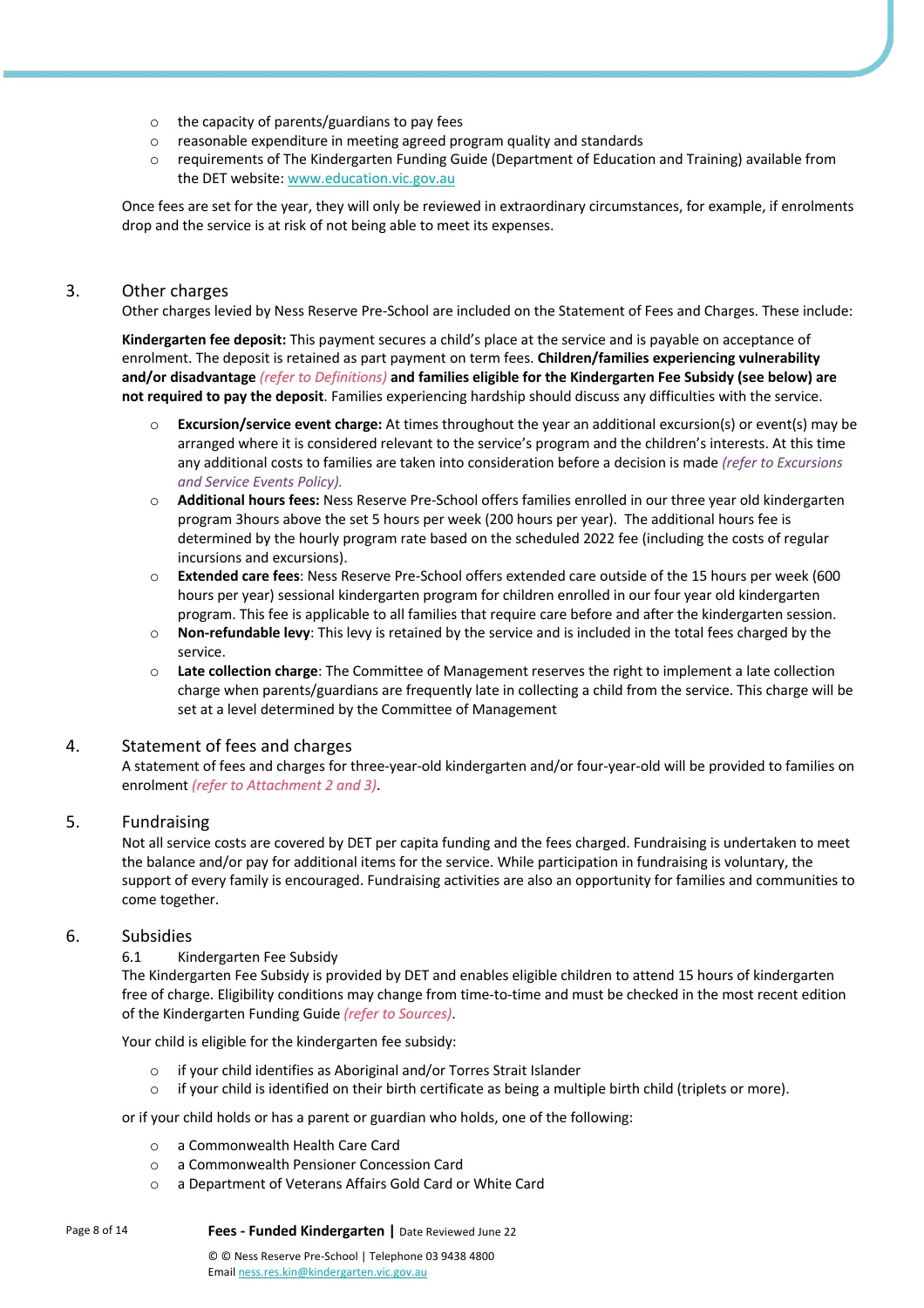- o Refugee or Asylum Seeker visa (200-204, 786 or 866)
- o Bridging visas for any of the above Refugee or Asylum Seeker visas

If your family or child has a humanitarian or refugee visa listed by the Department of Immigration and Border Protection which is not included in the above list, your child may still be eligible for the kindergarten fee subsidy.

Where a child is identified by a parent, carer or legal guardian as an Aboriginal and/or Torres Strait Islander, no verification is required.

In all other instances, supporting documentation should be sighted by the service on acceptance of a place or on commencement in the program, however where there are delays, such as in obtaining health care cards for children in out-of-home care, the delay should not provide a barrier to the child accessing the Kindergarten Fee Subsidy. Families are eligible for the Kindergarten Fee Subsidy for the full term in which their concession is valid.

#### 6.2 Early Start Kindergarten

Early Start Kindergarten gives eligible children 15 hours of free or low-cost kindergarten a week for two years before starting school.

To be eligible, the child must be three by 30 April in the year they start kindergarten and meet one of the following criteria:

- o be from a refugee or asylum seeker background
- o identify as Aboriginal or Torres Strait Islander
- o your family has had contact with Child Protection.

Children can also access free or low cost Four-Year-Old Kindergarten through the Early Start Kindergarten Extension Grant. Contact the service for further information.

#### 7. Payment of fees

The Committee of Management will regularly review payment options and procedures to ensure that they are inclusive and sensitive to families' cultural and financial situations.

Fees will be invoiced to parents/guardians directly and must be paid by the date indicated on the invoice. Each invoice will be accompanied by payment instructions. The first term's fees must be received in full prior to the child commencing at the service. For children enrolled after the commencement of a term, a pro rata invoice will be issued and must be paid in full within 14 days of the child's commencement at the service. Receipts will be provided for all fee payments.

Parents/guardians experiencing difficulty in paying fees are requested to contact the [responsible position] to arrange a suitable alternative payment plan. The *Privacy and Confidentiality Policy* of the service will be complied with at all times in relation to a family's financial/personal circumstances.

# 8. Unpaid fees

If fees are not paid by the due date, the following steps will be taken:

- $\circ$  An initial reminder letter will be sent to parents/guardians with a specified payment date, and will include information on a range of support options available for the family.
- $\circ$  Where payment is still not received, families will be invited to attend a meeting to discuss the range of support options available and establish a payment plan.
- $\circ$  Failure to attend the meeting and continued non-payment may result in a second and final letter notifying parents/guardians that the child's place at the service may be withdrawn unless payment is made or a payment plan is entered into within a specified period of time. This letter will also include information on a range of support options available for the family.
- o The Committee of Management will continue to offer support and will reserve the right to employ the services of a debt collector.
- $\circ$  If a decision is made to withdraw the child's place at the service, the parents/guardians will be provided with 14 days' notice in writing.
- o No further enrolments of children from the parents/guardians will be accepted until all outstanding fees have been paid.

# 9. Refund of fees

Page 9 of 14 **Fees - Funded Kindergarten |** Date Reviewed June 22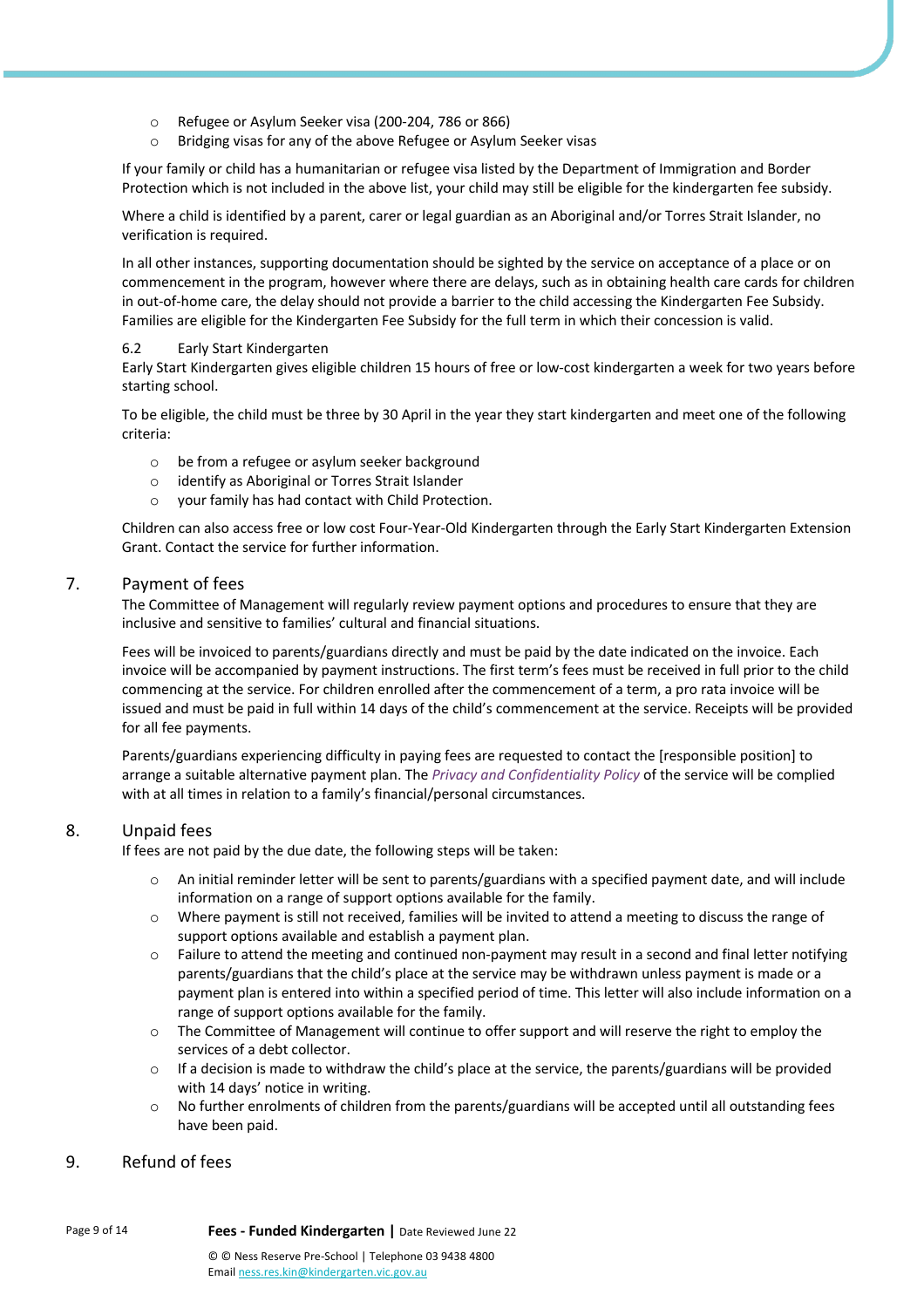If a family becomes eligible for the Kindergarten Fee Subsidy during a term, a full refund of the applicable term fees (and fee deposit, where appropriate) will be provided. Fees may still apply for programs offering more than the required minimum hours per week.

In any other case, fees are non-refundable (exceptional circumstances may apply – these are at the discretion of the Committee of Management). There will be no refund of fees in the following circumstances:

- o a child's short-term illness
- o public holidays
- o family holiday during operational times
- $\circ$  closure of the service for one or more days when a qualified educator is absent, and a qualified reliever is not available
- o closure of the service for staff training days
- o closure of the service due to extreme and unavoidable circumstances.

In addition, there will be no refund where a family chooses not to send their child to the program for the maximum number of hours for which they are enrolled

#### 10. Support services

Families experiencing financial hardship often require access to family support services. Information on these services may be available from the kindergarten service provider or alternatively families may contact the local council.

#### 11 Notification of fee changes during the year

Fees set for the year would only be reviewed in extraordinary circumstances, for example, if attendance rates fall below the budget 'break even' point. Parents/guardians will be notified one term in advance of any required fee increase and will be offered the option to request a payment plan.

Page 10 of 14 **Fees - Funded Kindergarten |** Date Reviewed June 22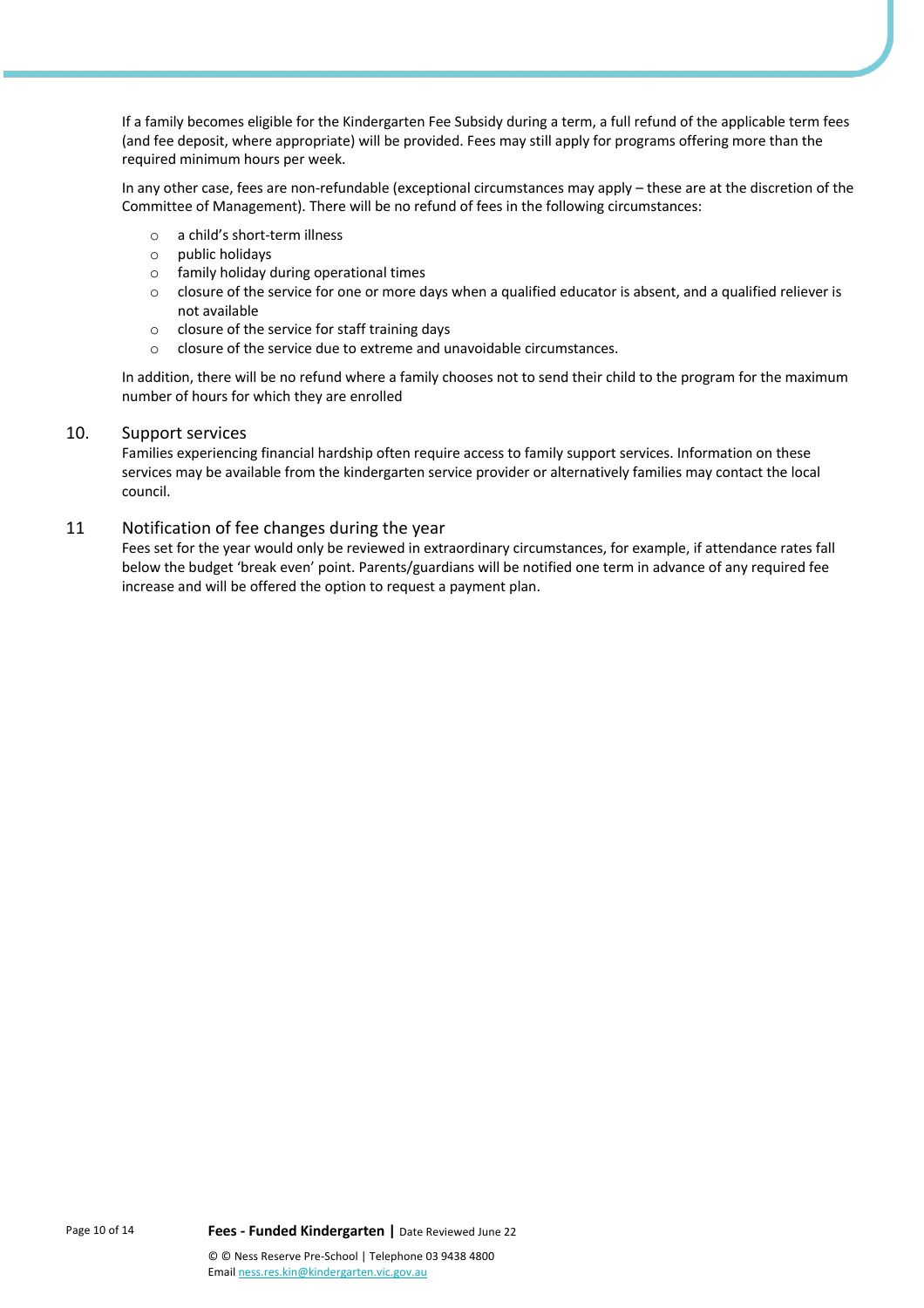# **ATTACHMENT 2. STATEMENT OF FEES AND CHARGES**

Three-year-old funded kindergarten

Ness Reserve Pre-School Fee schedule 2022 Three-year-old kindergarten

#### Hours: 8 hours per week

|                             | Fees $(5)$ | Other charges (\$)       | Total (\$) | Families eligible for the Kindergarten Fee Subsidy |                    |            |  |  |
|-----------------------------|------------|--------------------------|------------|----------------------------------------------------|--------------------|------------|--|--|
|                             |            |                          | Fees $(5)$ |                                                    | Other charges (\$) | Total (\$) |  |  |
| Kindergarten<br>fee deposit | \$50       |                          | \$50       |                                                    | \$50               | \$50       |  |  |
| Term 1                      | \$340      | \$80 maintenance<br>levy | \$420      | \$0                                                | \$30 maintenance   | \$30       |  |  |
| Term 2                      | \$390      | \$0                      | \$390      | \$0                                                | \$0                | \$0        |  |  |
| Term 3                      | \$390      | \$0                      | \$390      | \$0                                                | \$0                | \$0        |  |  |
| Term 4                      | \$390      | \$0                      | \$390      | \$0                                                | \$0                | \$0        |  |  |
| Total                       |            |                          | \$1640     |                                                    |                    | \$80       |  |  |

#### **Payment of fees**

Invoices will be issued in advance (during the last two weeks of each term) and must be paid by the due date.

#### **Kindergarten fee deposit**

Parents/guardians are required to pay the fee deposit on offer of a place. This payment is retained and deducted from term fees. Payment will secure the child's place in the four-year-old kindergarten program. **Children/families experiencing vulnerability and/or disadvantage** *(refer to Definitions)* **and families eligible for the Kindergarten Fee Subsidy (see below) will have the deposit deducted from the maintenance levy**. Families experiencing hardship should discuss any difficulties with the service.

#### **Kindergarten Fee Subsidy**

Families who are eligible for the Kindergarten Fee Subsidy (refer to Fee information for families) will not be required to make fee payments for the funded five hours of the kindergarten program but will be required to pay fees on the unfunded hours.

#### **Early Start Kindergarten**

Families who are eligible for the Early Start Kindergarten *(refer to Fee information for families)* will not be required to make fee payments for the funded five hours of the kindergarten program but will be required to pay fees on the unfunded hours

#### **Children turning three during the year**

Children can only commence the program when they have turned three. Term 1 fees will be charged prorate for these children.

#### **Late collection charge**

The Committee of Management reserves the right to implement a late collection charge when parents/guardians are frequently late in collecting a child *(refer to Fee information for families*).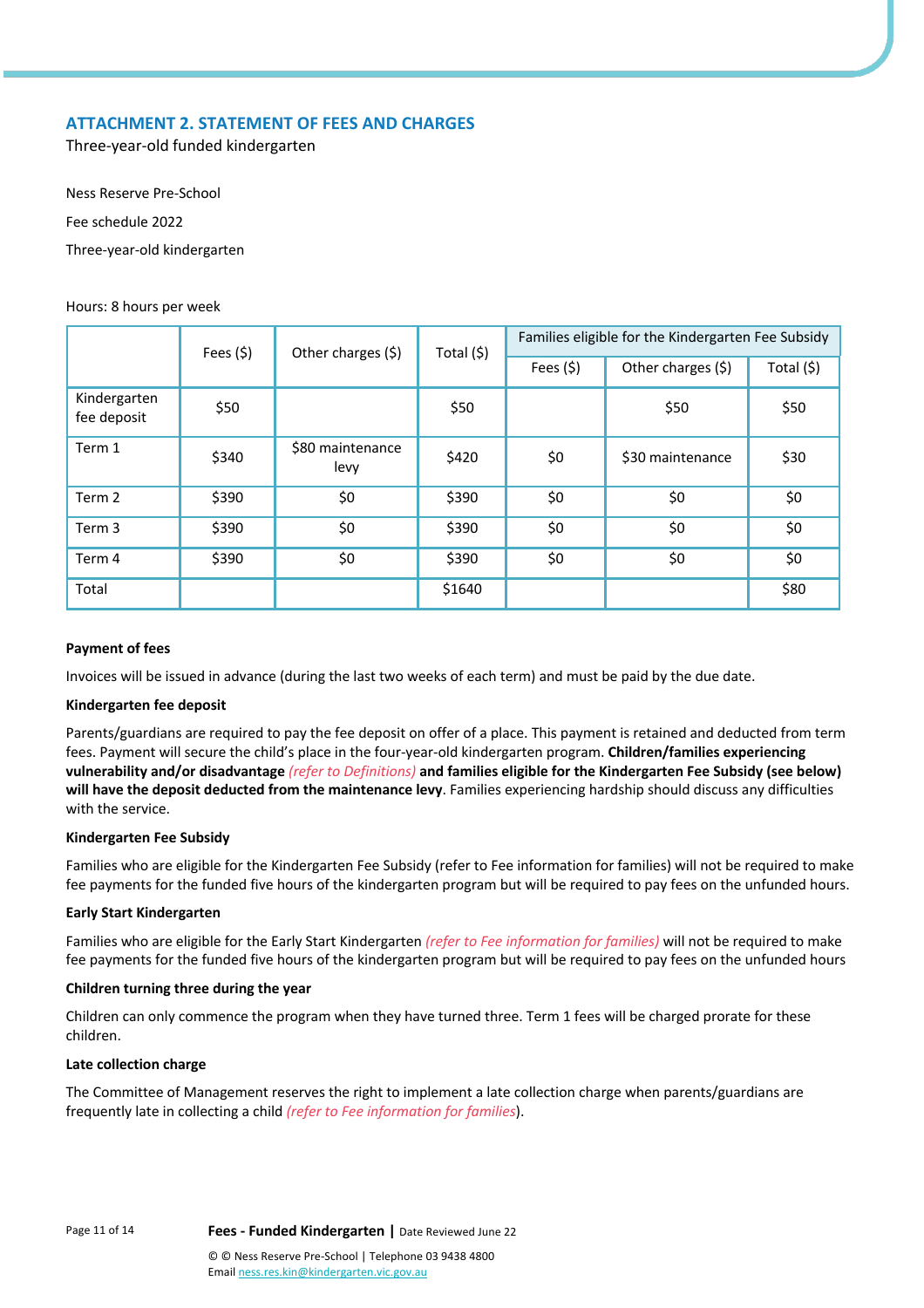# **ATTACHMENT 3. STATEMENT OF FEES AND CHARGES**

Four year old funded kindergarten

Ness Reserve Pre-School Fee schedule 2022

Four-year-old kindergarten

#### Hours: 15 hours per week

|                             | Fees $(5)$<br>Other charges (\$)<br>Total (\$) |                          |         |            | Families eligible for the Kindergarten Fee<br>Subsidy |            |  |
|-----------------------------|------------------------------------------------|--------------------------|---------|------------|-------------------------------------------------------|------------|--|
|                             |                                                |                          |         | Fees $(5)$ | Other charges (\$)                                    | Total (\$) |  |
| Kindergarten<br>fee deposit | \$50                                           |                          | \$50    |            | \$50                                                  | \$50       |  |
| Term 1                      | \$440                                          | \$80 maintenance<br>levy | \$520   | \$0        | \$30 maintenance<br>levy                              | \$30       |  |
| Term 2                      | \$490                                          | \$0                      | \$490   | \$0        | \$0                                                   | \$0        |  |
| Term 3                      | \$490                                          | \$0                      | \$490   | \$0        | \$0                                                   | \$0        |  |
| Term 4                      | \$490                                          | \$0                      | \$490   | \$0        | \$0                                                   | \$0        |  |
| Total                       |                                                |                          | \$2,040 |            |                                                       | \$80       |  |

# **Payment of fees**

Invoices will be issued [timeframe] and must be paid by the due date.

#### **Kindergarten fee deposit**

Parents/guardians are required to pay the fee deposit on offer of a place. This payment is retained and deducted from term fees. Payment will secure the child's place in the four-year-old kindergarten program. **Children/families experiencing vulnerability and/or disadvantage** *(refer to Definitions)* **and families eligible for the Kindergarten Fee Subsidy (see below) are not required to pay the deposit**. Families experiencing hardship should discuss any difficulties with the service.

#### **Kindergarten Fee Subsidy**

Families who are eligible for the Kindergarten Fee Subsidy (refer to Fee information for families) will not be required to make fee payments.

#### **Late collection charge**

The Committee of Management reserves the right to implement a late collection charge when parents/guardians are frequently late in collecting a child *(refer to Fee information for families*).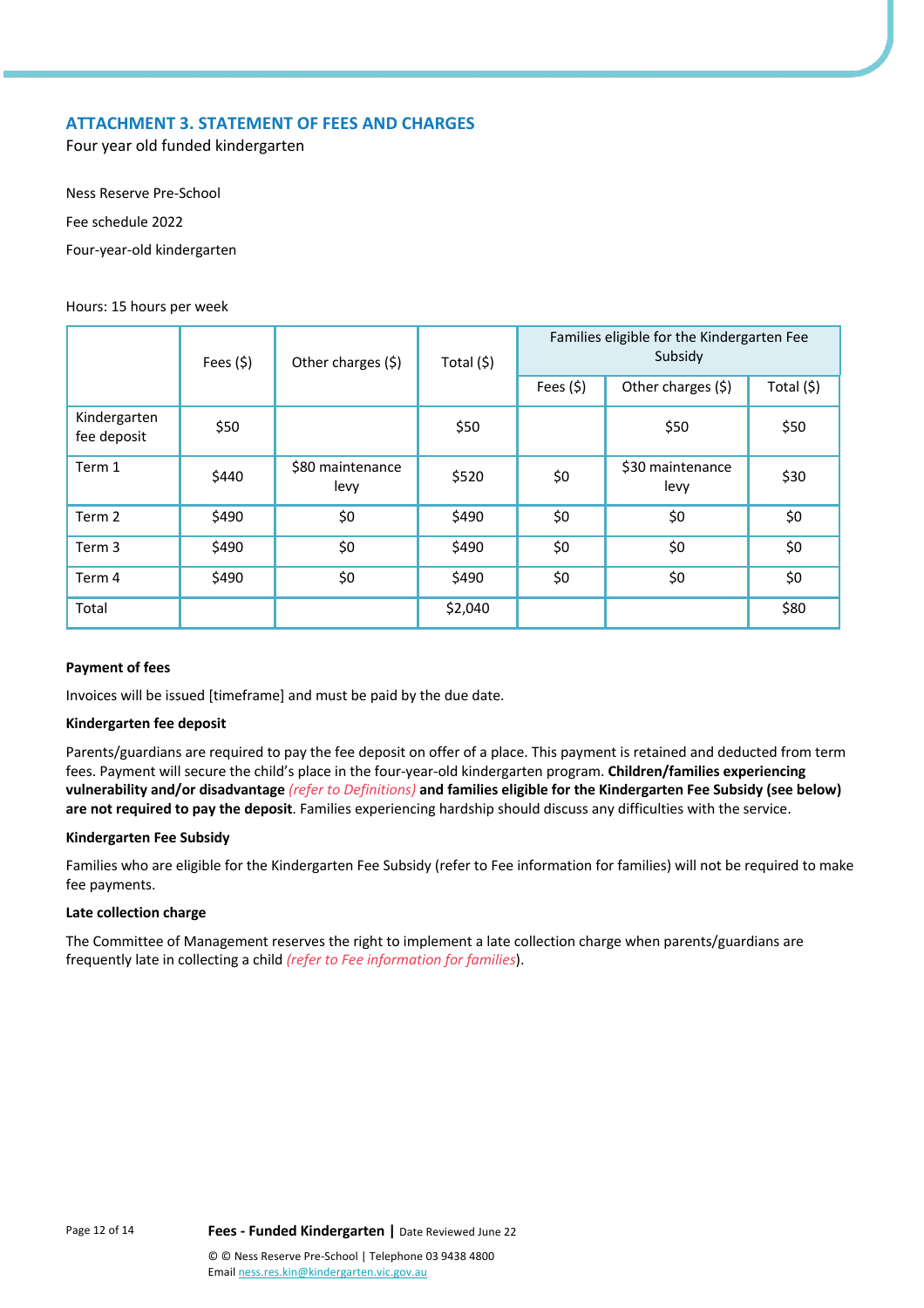# **ATTACHMENT 4. FEE AGREEMENT**

Three-year-old kindergarten

#### THREE-YEAR-OLD KINDERGARTEN PROGRAM - 2022

Please complete this form and return to Ness Reserve Pre-School by [Date]

#### **Fee payment contract**

Child's full name:

#### Parent's/guardian's full name:

- I/we acknowledge that the three-year-old kindergarten program is partly funded by the state government, with the balance of funds coming from fees paid by parents/guardians
- I/we understand that I/we am/are entitled to obtain the Kindergarten Fee Subsidy if I/we meet one of the criteria. If my/our eligibility lapses, then I/we understand that full payment of fees is required from the beginning of the following term.
- I/we understand that I/we am/are entitled to obtain the Early Start Kindergarten if I/we meet one of the criteria (as per below).
- I/we agree to pay fees by the due date on the invoice.
- I/we acknowledge that if fees are not paid by the due date, the Committee of Management will implement the late payment of fees procedures, as outlined in the Fees Information for Families which could result in the withdrawal of my/our child's place at the service and no further enrolments being accepted until the outstanding fees are paid.
- I/we understand that term fees are non-refundable.
- I/we agree that if my/our financial circumstances change and I/we am/are unable to pay as agreed, I/we will immediately notify the "[responsible position]" to discuss alternative payment options.
- I/we acknowledge that I/we have received and read the service's Fee information for families, which outlines the procedures for payment of fees.

#### **Early Start Kindergarten**

Early Start Kindergarten gives eligible children 15 hours of free or low-cost kindergarten a week for two years before starting school. To be eligible, the child must be three by 30 April in the year they start kindergarten and meet one of the following criteria:

- be from a refugee or asylum seeker background
- identify as Aboriginal or Torres Strait Islander
- your family has had contact with Child Protection.

| Please advise if the child is Aboriginal or Torres Strait Islander<br>Please advise if the child is known to child protection<br>Please advise if the child is a refugee or asylum seeker background     | Please tick:<br>Please tick: | Please tick: | Yes<br>Yes | Yes | No.<br>No<br>$\Box$ | No  |  |
|----------------------------------------------------------------------------------------------------------------------------------------------------------------------------------------------------------|------------------------------|--------------|------------|-----|---------------------|-----|--|
| Kindergarten Fee Subsidy                                                                                                                                                                                 |                              |              |            |     |                     |     |  |
| Please advise if the child is Aboriginal or Torres Strait Islander:<br>Please indicate below which concession you are eligible for - the criteria is outlined on Attachment 1, Section 6.<br>Concession: |                              | Please tick: | $\Box$     | Yes | $\mathbf{I}$        | No. |  |
| Except in the case of an Aboriginal or Torres Strait Islander child, supporting documentation will need to be sighted on                                                                                 |                              |              |            |     |                     |     |  |

commencement at Ness Reserve Pre-School by the "[responsible position]"

| Signature (parent/guardian): | Date: |
|------------------------------|-------|
|------------------------------|-------|

**Note:** invoices, receipts and collection of fees will be in accordance with the Ness Reserve Pre-School *Fees Policy*.